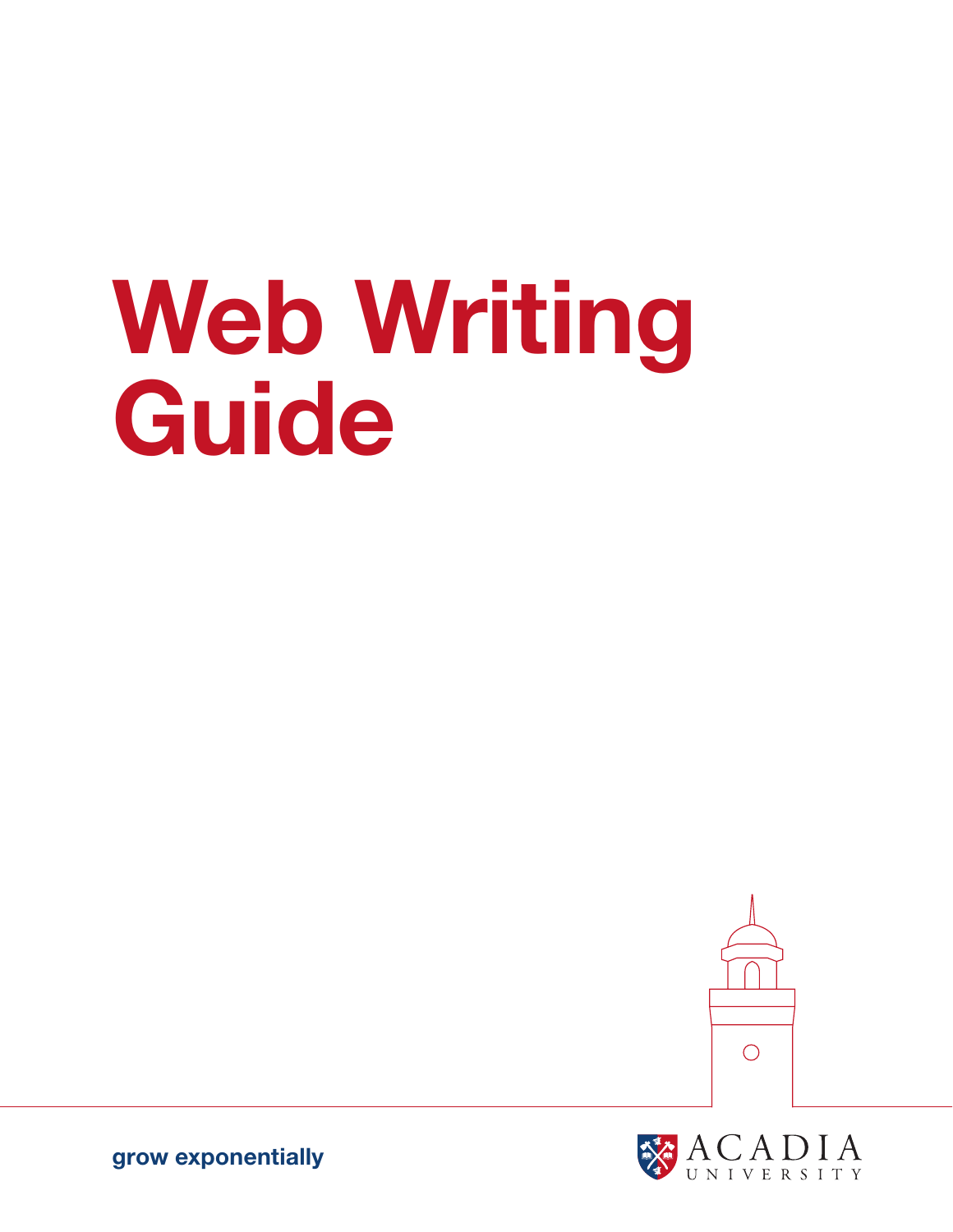This Guide is produced by the Office of Communications and Marketing at Acadia University. If you have any questions, please contact us:

#### Communications and Marketing

commar.acadiau.ca (902) 585-1705 scott.roberts@acadiau.ca

# **Contents**

| <b>Introduction</b>             | 3 |
|---------------------------------|---|
| Our campus website              | 3 |
| Top three tips for web trustees | 3 |
| <b>Writing Well for the Web</b> | 4 |
| Understand your audience        | 4 |
| Make text easy to scan          | 4 |
| Cut your content                | 4 |
| Write accessible link phrases   | 4 |
| Write short headlines           | 4 |
| Maintain your web content       | 4 |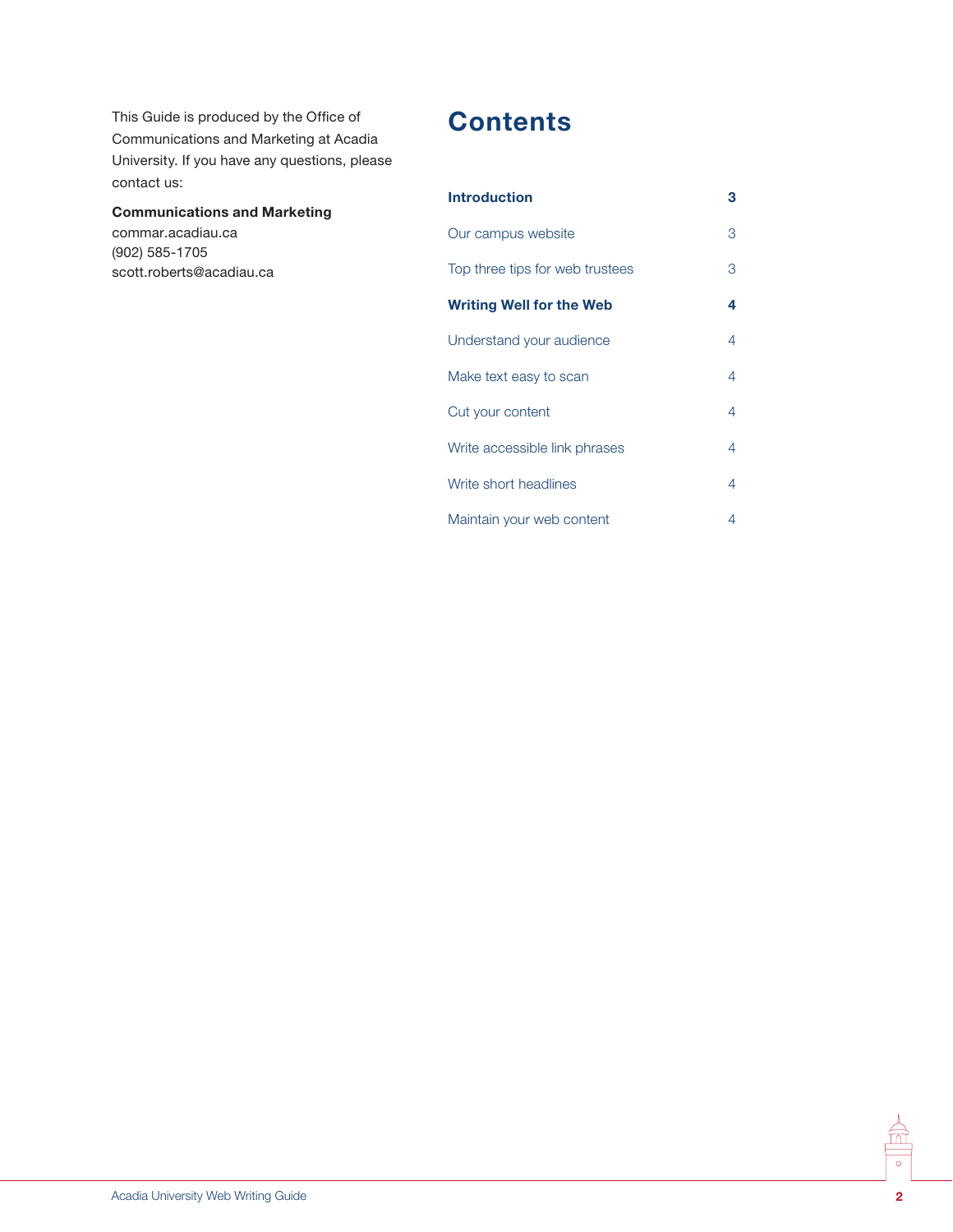# Introduction

## Our campus website

With more than a million visitors each year, Acadia University's website is our top platform for reaching people. They visit our site in order to find information, complete a transaction, or to discover what's new on campus.

For some, it will be their first introduction to Acadia, while for others they already know the University well. It's crucial that our web presence be truly representative of Acadia.

Because we have a decentralized web presence, web trustees have the opportunity to showcase their institutional websites in a way that best characterizes their program, department, or unit.

## Top three tips for web trustees

#### 1. Be user-friendly

Never forget that your website is not for you – it's for your visitor. Take time to define your audience and make sure the page design, navigation, and content will work for them. In other words, make your site intuitive.

#### 2. Be consistent with Acadia's brand

Acadia's content management system (CMS) is designed in keeping with Acadia's brand identity and uses our approved logo, colours, and images. If your website is built on another platform, please refer to our *Brand Identity Guide* so that visitors to your website recognize that it is part of Acadia.

#### 3. Include strong content

Without content there is no website. However, what you say and how you present your information matters. It's important to provide engaging writing and images and to regularly maintain your site with updates that highlight news and events.

You are encouraged to use our *Editorial Style Guide* to help you with your writing and ensure consistency. The Guide also recommends formats for address blocks, email signatures, and includes correct spelling and capitalization for Acadia-specific names and titles.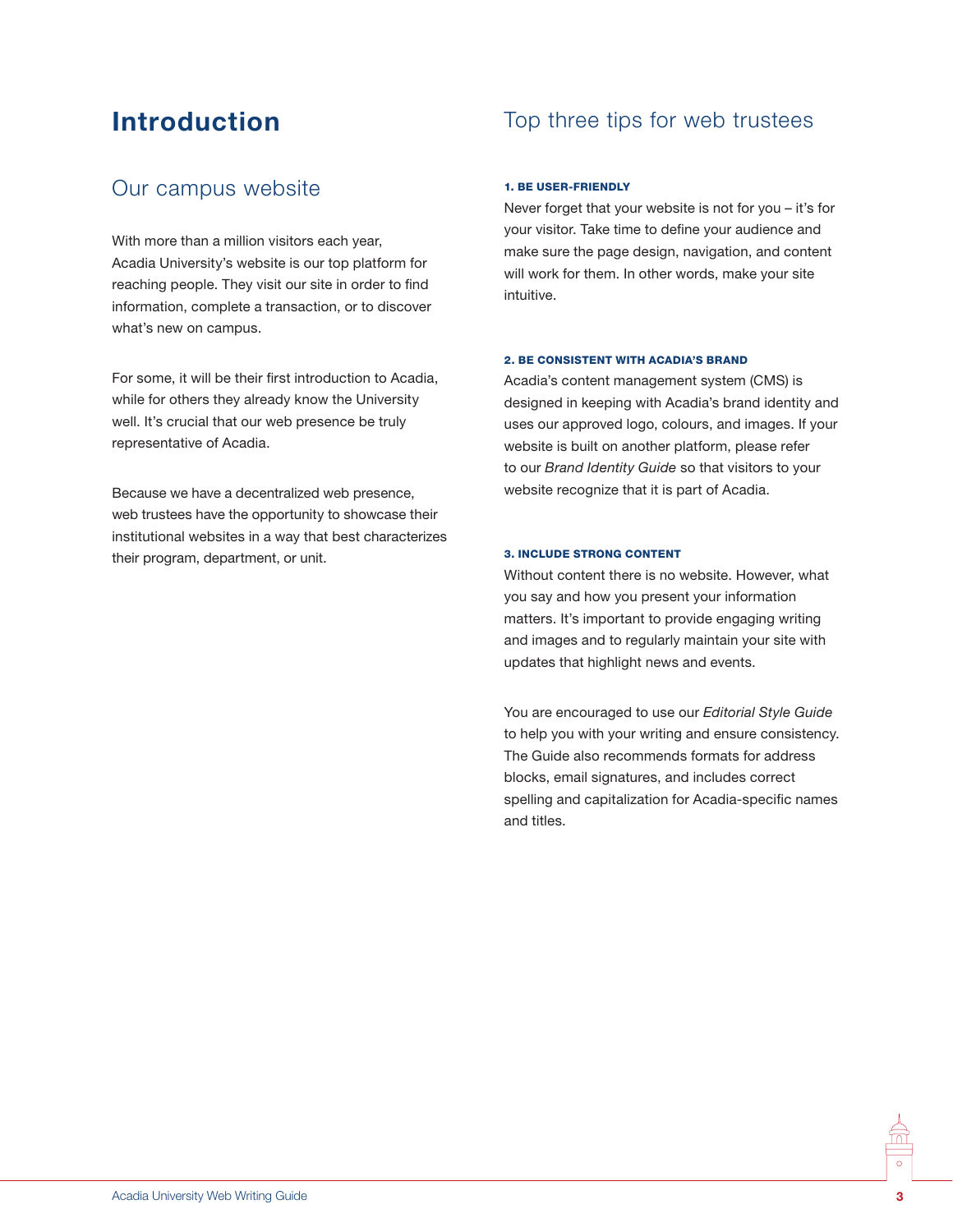# Writing well for the Web

Most users visit a web page for 10-15 seconds. In that brief time, 80 per cent will skim the page for keywords they already have in mind. So, before you begin writing web content, it's important to understand your audience and anticipate what content and keywords are expected.

Following these guidelines will improve your web content:

## Understand your audience

Before you begin writing your web content, it's important to know your audience and understand what they're trying to find on your website. Answer these questions before you start:

- Who is your audience?
- What do they want to do?
- What do you want to say to them?
- What do you want visitors to do?
- What keywords would your audience type in to find your content?

## Make text easy to scan

- Put the most important information at the top of the page.
- Use plenty of embedded links, subheadings, bullets, lists, and anchors to break up your text.
- Use tables, numbers, and charts to convey information visually when you can.

## Cut your content

The biggest mistake web writers make is providing too much content and introductory text. In general, cut your print text by at least 50 per cent and use the following guidelines:

- Web writing should be clear, concise, and direct.
- Write at a 6th- to 8th-Grade reading level.
- Always try to write in first or second person.
- Whenever possible, stick to facts.
- Use active verbs and concrete words whenever possible.
- Avoid jargon, abbreviations, technical terms, and being too clever.
- Keep paragraphs short and focus on one main point at a time.
- Sentence structure should be simple and varied.

### Write accessible link phrases

Accessible link phrases should differentiate links on the same page and be understood easily when read out of context. In general, links should:

- be brief and descriptive;
- provide information even when read out of context;
- explain what the link offers;
- not deal with the mechanics of the site:
- not include phrases such as, "click here for more info;"
- identify a new document type if not html (i.e. PDF, DOC, XLS).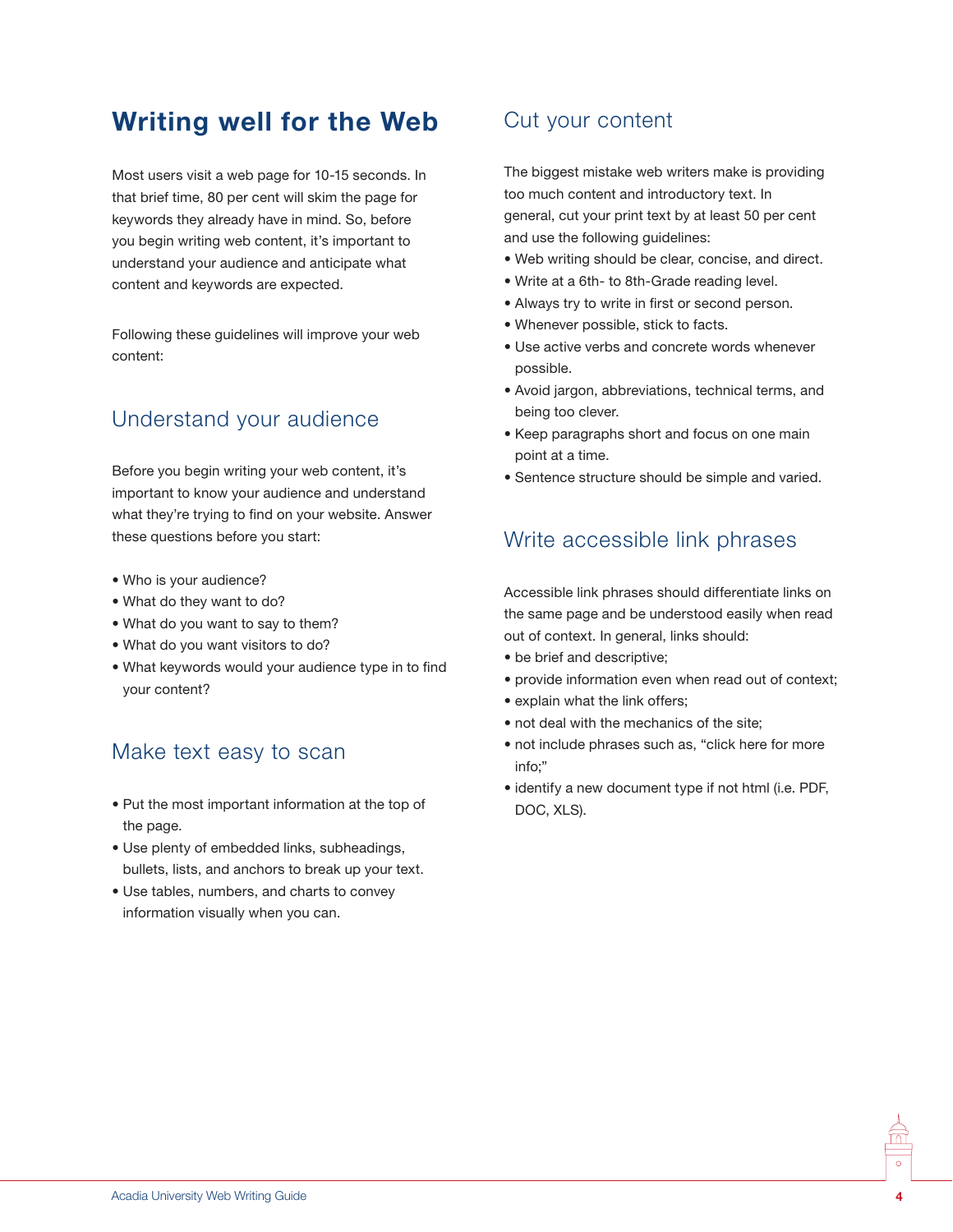## Write short headlines

Users can generally only process a few words at once, so short headlines are best.

Headlines should:

- be concise and direct;
- be able to stand on their own or be understood out of context;
- avoid jargon, abbreviations, cleverness, and technical terms;
- be search engine friendly (use key words in your content).

## Maintain your web content

Now that your new content is live, it's still a good idea to check and recheck it.

- Check spelling and grammar, and test links to make sure they're working properly and the pages are still live and current.
- Use the Editorial Style Guide to ensure consistency with the spelling and capitalization of key Acadiaspecific names and titles.
- Make sure your content is easy to read when users print your pages, and that you have social sharing icons included on each page. Check with Technology Services if you need to change your print options or add social sharing icons.
- Designate one person to be responsible for maintaining and updating your content. Make sure it's clear how often the content will need to change. Google Analytics can show you when your site has lulls in traffic, and when your site will be busy – plan accordingly.
- Create a content maintenance plan that outlines who is responsible for updating which pages and how often the pages will need to be updated. Make sure to include annual reviews of your web content.